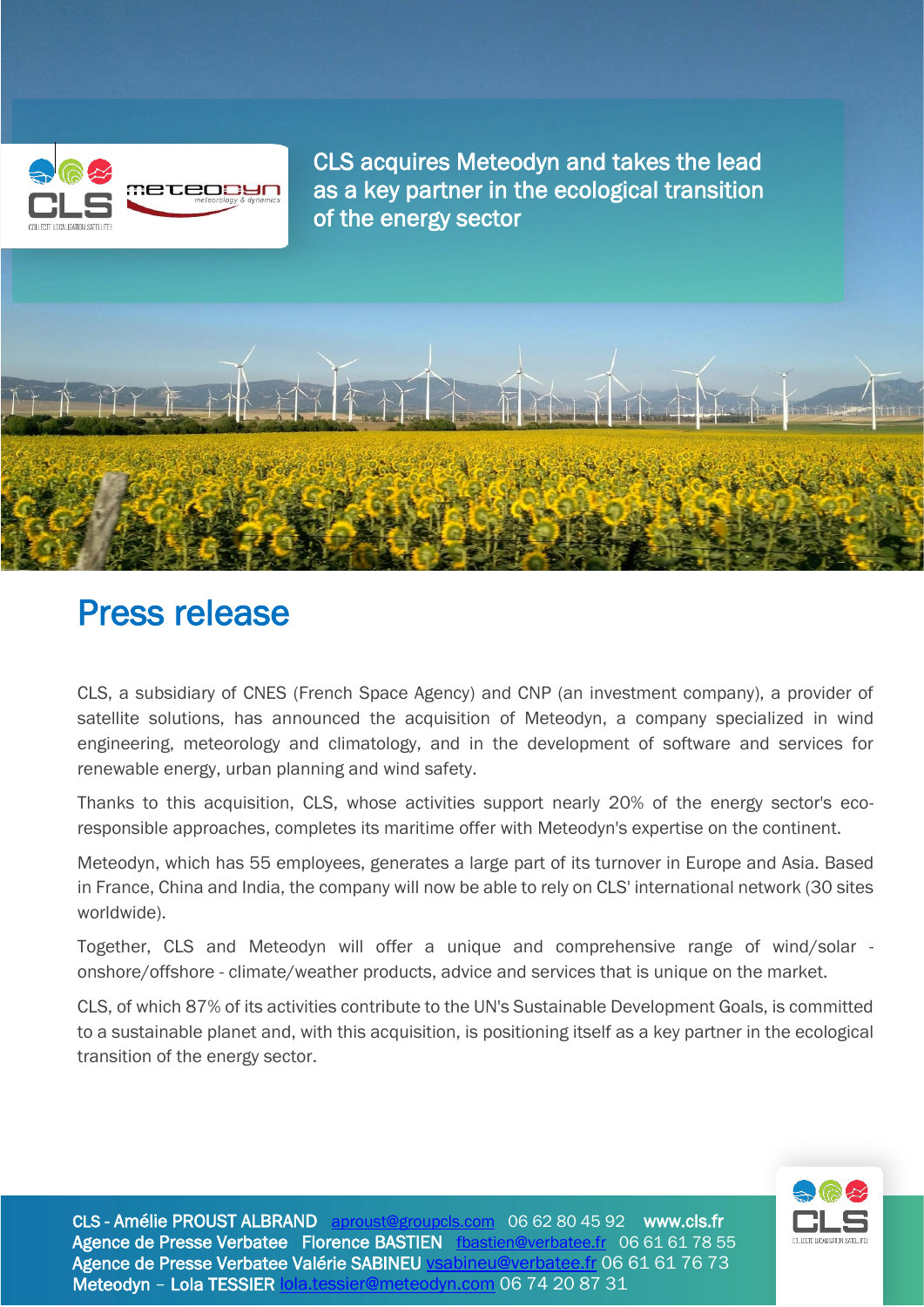

# Ecological transition:

Today, 95% of renewable energy is produced on the continents. The ecological transition of the energy sector towards alternative sources is underway.

# CLS & METEODYN: complementarity between land and sea

CLS has been a partner to the energy sector for over 30 years, supporting major groups in their transition to offshore wind energy. Through solutions based on high-resolution satellite radar imagery, the company accurately estimates the future yield capacity of maritime terrains, a key piece of information that helps in strategic

decision-making for efficient and profitable installations.

Meteodyn, created in 2003 by its founder Didier Delaunay, has developed a unique expertise in wind characterization and forecasting for complex terrains. Meteodyn's strength: the deployment of this expertise in several forms, responding to different markets. The sectors addressed are numerous: renewable energies, but also climatic comfort in urban areas or wind safety. As an example, the METEODYN UNIVERSE software suite, dedicated to wind energy, from design to operation of wind farms, is a reference on the market and is used by hundreds of passionate technical experts.

## Didier Delaunay, President of Meteodyn:

*« The whole Meteodyn team is very pleased with this integration, which will further strengthen our international presence. The complementary nature of our companies on land and in the ocean makes us a unique company with multiple synergies. The state of mind, the values and the desire to change the world that our teams share also guarantee future success and innovation.».*

## Christophe Vassal, President of CLS:

*« At CLS, we measure the impact of global warming on our planet on a daily basis: sea level rising, loss of biodiversity, desertification, food insecurity. This awareness drives us to support this energy transition. We are proud to have found in Meteodyn, new partners to go further and provide our customers with ever more efficient and comprehensive renewable energy solutions».*







CLS - Amélie PROUST ALBRAND [aproust@groupcls.com](mailto:aproust@groupcls.com) 06 62 80 45 92 www.cls.fr Agence de Presse Verbatee Florence BASTIEN [fbastien@verbatee.fr](mailto:fbastien@verbatee.fr) 06 61 61 78 55 Agence de Presse Verbatee Valérie SABINEU [vsabineu@verbatee.fr](mailto:vsabineu@verbatee.fr) 06 61 61 76 73 Meteodyn – Lola TESSIER [lola.tessier@meteodyn.com](mailto:lola.tessier@meteodyn.com) 06 74 20 87 31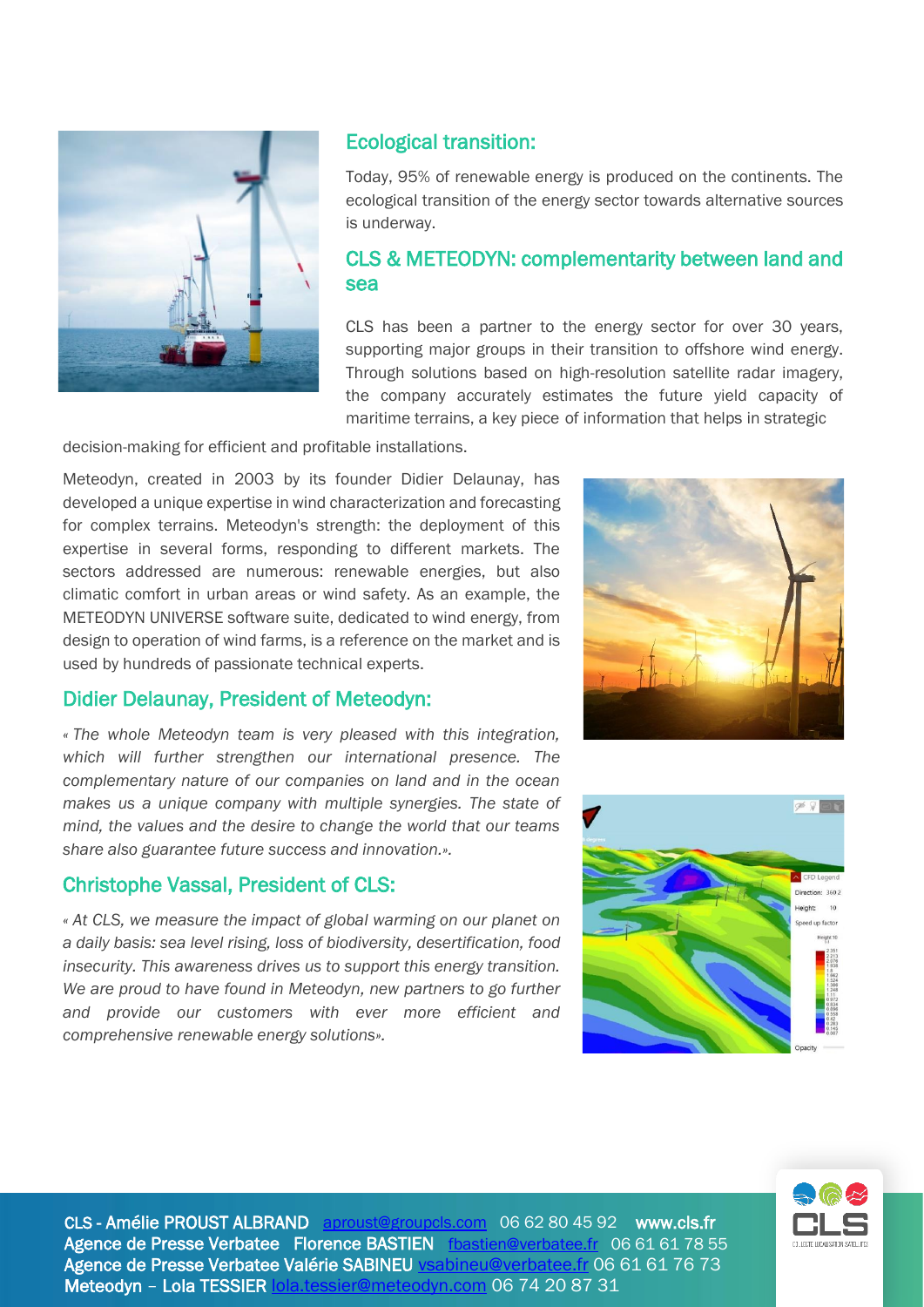

CLS is a global company and pioneer provider of monitoring and surveillance solutions for the Earth, created in 1986. We are subsidiary of the French Space Agency (CNES) and CNP, an investment firm. Our mission is to create innovative space-based solutions to understand and protect our planet and to manage its resources sustainably.

CLS employs 900 people at our headquarters in Toulouse (France) and in 34 other sites around the world.

The company works in five strategic markets:

- sustainable fisheries management.
- environmental monitoring,
- maritime surveillance,
- fleet management,
- and energy & infrastructures

CLS processes data from 100,000 beacons per month (such as drifting buoys, animal tags, VMS transponders, & LRIT tracking) and observes the oceans and inland waters (more than 20 instruments onboard satellites daily deliver information to CLS on the world's seas and oceans). In addition, we monitor land and sea activities by satellite (nearly 10,000 radar images and several hundred drone flights are processed each year). The CLS Group had revenue of nearly 140 million Euros in 2020. Committed to a sustainable planet, the company works every day for the Earth, from Space.

Committed to a sustainable planet, the company daily works for the Earth, from Space.

[www.cls.fr](http://www.cls.fr/)

#### 1 CNES

CNES (Centre National d'Études Spatiales) is the government agency responsible for shaping and implementing French space policy in Europe. It designs and puts satellites into orbit and invents the space systems of tomorrow; it promotes the emergence of new services useful in everyday life. Founded in 1961, CNES has developed major space projects, launchers, and satellites and is the industry's natural partner for promoting innovation. The agency has nearly 2,500 employees passionate about space and its infinite, innovative fields of application. They work in five areas: the Ariane project, science, observation, telecommunications, and defense. CNES is a major player in technological innovation, economic development, and France's industrial policy. It also forges scientific partnerships and is involved in many international cooperative endeavors. France, represented by CNES, is the main contributor to the European Space Agency (ESA). [www.cnes.fr](http://www.cnes.fr/)

#### 2 CNP

CNP is an investment firm founded by Mr. Albert Frère and exclusively managed by the Frère family. CNP invests its permanent capital for control or joint-control of European industry leaders and acts as an active partner to drive sustainable value creation alongside the founders, management and families it associates with. Together with GBL, CNP is one of the 2 pillars of Groupe Frère that manages net assets of approximately  $\epsilon$ 5.5Bn.



CLS - Amélie PROUST ALBRAND [aproust@groupcls.com](mailto:aproust@groupcls.com) 06 62 80 45 92 www.cls.fr Agence de Presse Verbatee Florence BASTIEN [fbastien@verbatee.fr](mailto:fbastien@verbatee.fr) 06 61 61 78 55 Agence de Presse Verbatee Valérie SABINEU [vsabineu@verbatee.fr](mailto:vsabineu@verbatee.fr) 06 61 61 76 73 Meteodyn – Lola TESSIER [lola.tessier@meteodyn.com](mailto:lola.tessier@meteodyn.com) 06 74 20 87 31